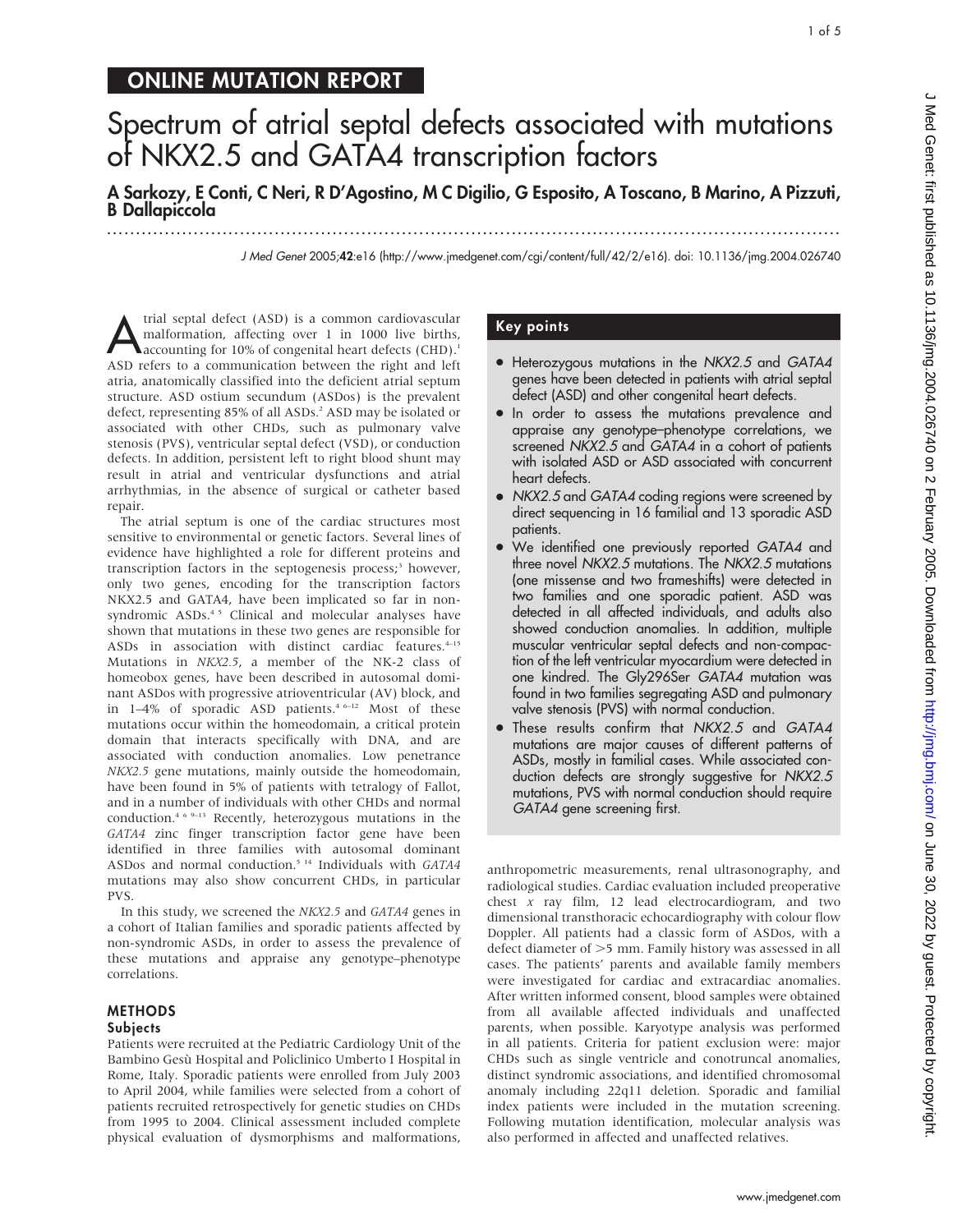### Molecular analysis

The NKX2.5 and GATA4 gene coding regions and exon–intron boundaries, including about 50 bp upstream and downstream from the exons, were amplified from genomic DNA by PCR using standard techniques. The PCR products were sequenced by the Big Dye Terminator ABI Prism sequencing kit (Applied Biosystems, Foster City, CA, USA), and run on an ABI Prism 3100 Genetic Analyzer automated sequencer (Applied Biosystems).

## RESULTS

The ASD study group included 16 families (Fam.01–16) with multiple affected members and 13 unrelated sporadic individuals (Sp.01–13). Familial index patients were six males and 10 females, with an age ranging between 0.9 and 17 years. In nine families, ASDos segregated as an isolated anomaly. AV conduction defects, VSD, PVS, left ventricular myocardium noncompaction (LVMN), atrioventricular canal defect (AVCD), anomalous pulmonary venous return (APVN), and mitral valve prolapse (MVP) were observed as concurrent CHDs in the remaining families. There were six male and seven female sporadic patients, whose ages ranged between 3 and 35 years. Four of these patients presented concurrent cardiac defects: AV block in Sp.01, VSD plus PVS in Sp.04, PVS in Sp.05, and supraventricular tachycardia in Sp.06. NKX2.5 or GATA4 sequence variations were detected in five of the 29 index patients (17%) (table 1). Detailed

pedigrees of familial and sporadic patients with mutation are shown in fig 1.

## NKX2.5 mutations

None of the detected NKX2.5 mutations has been previously reported. Two DNA sequence variations involved amino acid changes in the homeodomain and one involved a change in the C terminus of the protein. Two mutations are predicted to cause premature terminations of translation. The first, a heterozygous 1 bp insertion in the homeodomain (498- 499insC), results in a frameshift and a premature stop codon at amino acid 250, with a 75 amino acid deletion at the C terminal. The second is a heterozygous 2 bp deletion (605- 606delTG), also causing an identical premature termination of translation. The heterozygous  $554G \rightarrow T$  mutation results in a Trp185Leu codon change affecting the homeodomain. We regard these DNA sequence variations as pathogenic mutations, because of their co-segregation with the disease in the familial cases, the truncating nature of the mutation or the involvement of a highly conserved amino acid (Trp185), and the negative results from 100 normal chromosomes from a random control population.

The 605-606delTG mutation was found in three members of family 1. The proband (IV:1), at the age of 6 years, manifested ASDos with second degree AV block. Her mother (III:3) was affected by ASDos, complete AV block, and VSD. Individual II:3, at the age of 65 years, showed ASDos with

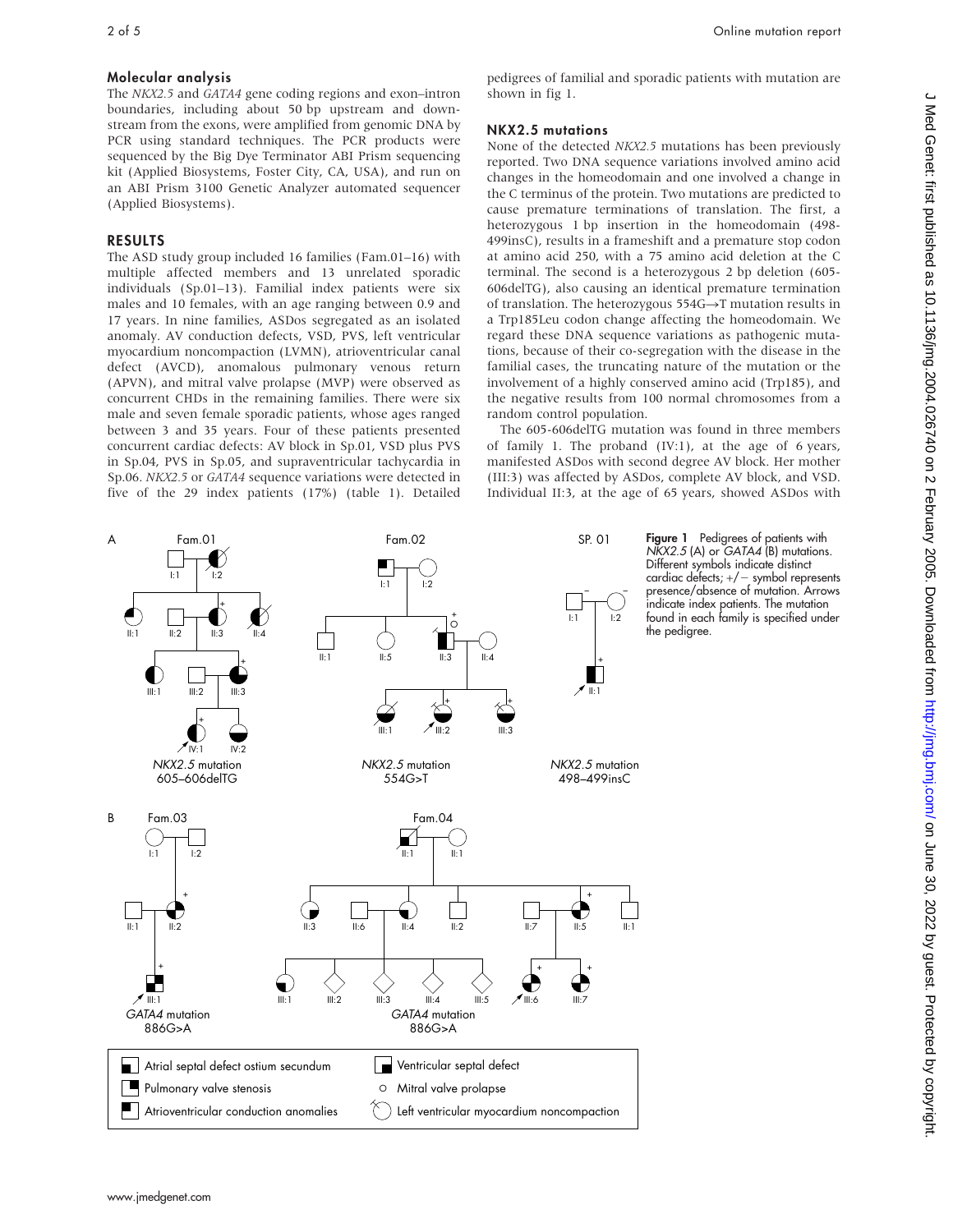| <b>Familial</b><br>Sporadic |               |            |                |             |                                                                                                                                                                                                                                                                                                                                                 |
|-----------------------------|---------------|------------|----------------|-------------|-------------------------------------------------------------------------------------------------------------------------------------------------------------------------------------------------------------------------------------------------------------------------------------------------------------------------------------------------|
| patients<br>patients        | <b>ASDos</b>  | <b>VSD</b> | <b>PVS</b>     | AV<br>block | Other                                                                                                                                                                                                                                                                                                                                           |
|                             | 3             | $2^*$      | $\Omega$       | 3           | 1 LVMN; 1 MVP                                                                                                                                                                                                                                                                                                                                   |
| 0                           | $\mathcal{P}$ |            | $\overline{2}$ | $\Omega$    |                                                                                                                                                                                                                                                                                                                                                 |
| 12                          | 24            | 2          | 3              | 0           | 1 AVCD; 1 APVR, 1 SVT                                                                                                                                                                                                                                                                                                                           |
| 13                          | 29            | 5          | 5              | 3           | 5                                                                                                                                                                                                                                                                                                                                               |
|                             |               |            |                |             | *One familial case with multiple muscular ventricular septal defects. ASDos, atrial septal defect ostium secundum;<br>VSD, ventricular septal defect; PVS, pulmonary valve stenosis; AV, atrioventricular; LVMN, left ventricular<br>myocardial noncompaction; MVP, mitral valve prolapse; AVCD, atrioventricular canal defect; APVR, anomalous |

ECG evidences of AV block. Individuals II:1, III:1, and IV:2 were not available for molecular testing. While subject II:1 had a history of isolated rhythm anomalies, individuals III:1 and IV:2 were affected by ASDos, in association with rhythm disturbances in III:1 and VSD in IV:2, respectively (fig 1A).

The  $554G \rightarrow T$  mutation was identified in three affected members of family 2. The proband (III:2), a 9 month old girl, and her younger sister (III:3) had ASDos, associated with multiple muscular VSDs (''Swiss cheese'' VSD). Their father (II:3), who was affected by ASDos with complete AV block and MVP, had undergone a surgical repair and a pacemaker implantation. Both affected father and daughters showed echocardiographic findings of LVMN. The paternal grandfather (I:1), who was not genotyped, had a history of rhythm disturbances and pacemaker implantation. Individual III:1 was diagnosed in infancy with ASDos and multiple muscular VSDs, and died of severe heart failure at 8 months of age. Blood samples were not available from individuals II:1 and II:5, who were reported as clinically normal (fig 1A).

The 498-499insC frameshift de novo mutation was detected in patient Sp.01 (individual II:1), who was diagnosed with ASDos and a second degree AV block in early infancy. The ASD was corrected at the age of 6 years (fig 1A).

#### GATA4 mutations

The  $886G \rightarrow A$  (Gly296Ser) GATA4 mutation, previously reported by Garg et al, was identified in two kindreds.<sup>5</sup> This mutation segregated in two members of family 3 (II:2 and III:1), both affected by ASDos and PVS, with a right ventricle to pulmonary artery gradient  $>40$  mmHg, which required a surgical repair. In individual III:1, hypospadia was diagnosed in infancy. Parents of individual I:1 were not blood sampled, but they were reported as clinically normal (fig 1B).

The  $886G \rightarrow A$  mutation was also identified in individuals II:5, III:6, and III:7 of family 4, all of whom were affected by ASDos and PVS with a right ventricle to pulmonary artery gradient of 50 mmHg, which was surgically corrected at the age of 25 years in II:5 and at the age of 1 year in III:7. Blood samples were not available from other affected members (II:3, II:4, and III:1), who had a history of a ASD or VSD (details unavailable). ASDos was echographically diagnosed in the deceased family member I:1 (fig 1B).

### **DISCUSSION**

Functional haploinsufficiency of NKX2.5 and GATA4 genes represents an important cause of non syndromic ASDs. In the present study we identified one recurrent GATA4 and three novel NKX2.5 mutations, associated with different types of CHDs, including ASDs.

The most consistent CHDs associated with the NKX2.5 mutations reported here were ASDos, AV block, and VSD. Previous studies have shown that missense mutations within the gene homeodomain (in particular those located in the

third helix, such as the Trp185Leu change identified in family 2) reduce DNA binding and transcriptional activation.<sup>16</sup> These mutations result in fully penetrant ASD and AV block.<sup>46</sup> In two subjects, Trp185Leu was also associated with multiple muscular VSDs, a feature previously reported only in a family segregating the Tyr259ter mutation.<sup>6</sup> LVMN, diagnosed in all subjects with Trp185Leu mutation, has been previously reported in association with NKX2.5 haploinsufficiency only once, in a patient with 5q deletion.<sup>17</sup> The cardiac features shown by the affected members of family 2 reveal a pathogenetic link between multiple muscular VSD and LVMN. Previous studies have shown that mice with a ventricular restricted knockout of the Nkx2.5 gene exhibit echocardiographic and histological evidence of LVMN, and analogous myocardial findings have been also reported in the hypomorphic Gata4 murine model and in the Tbx5 deficient mice.15 18 19 It is notable that haploinsufficiency of the TBX5 transcription factor in humans is responsible for septal and conduction defects in Holt-Oram syndrome.<sup>20 21</sup> This clinical and molecular evidence supports the functional connection between NKX2.5, GATA4, and TBX5 in cardiogenesis and cardiac diseases.<sup>22</sup><sup>23</sup>

Mutations at the C terminal cause protein truncation after the homeodomain, and result in hypomorphic mutant proteins, with a normal monomeric DNA binding ability, and reduced transcriptional activity.<sup>16</sup> Individuals with truncating mutations after the homeodomain manifest CHDs overlapping those found in individuals with mutations inside the homeodomain.467 In fact, the 605-606delTG and 498-499insC mutations resulted in ASD and AV block, associated with VSD in two members of family 2. Interestingly, these mutations, as well as the 701- 702insTCCCT mutation and the two nonsense  $886C \rightarrow A$  and 901C $\rightarrow$ A mutations,<sup>6 8 12</sup> predict analogous truncated proteins (missing  $\sim$  250 amino acids), arguing for an association between these mutations and ASD with AV block. It is noteworthy that in the present cohort a number of young individuals with NKX2.5 mutations had normal cardiac conduction. Heart restricted knockout Nkx2.5 mice manifest defects in AV nodal and working myocyte cell lineages, chamber morphogenesis, maturation, and specification, with gradual nodal degeneration and cell dropout.<sup>19</sup> Progressive AV nodal degeneration has also been documented in individuals with NKX2.5 mutations, supporting the role of NKX2.5 in the maintenance and maturation of human AV nodal myocytes.19 Accordingly, AV block was invariably present in our series of adults with NKX2.5 mutations, supporting a role of this protein in preserving integrity of the conduction system.

Affected individuals, segregating the Gly296Ser GATA4 mutation (families 3 and 4), manifested ASDos associated with PVS, in the absence of conduction defects. This observation corroborates previous evidences for an association between GATA4 mutations and ASD with semilunar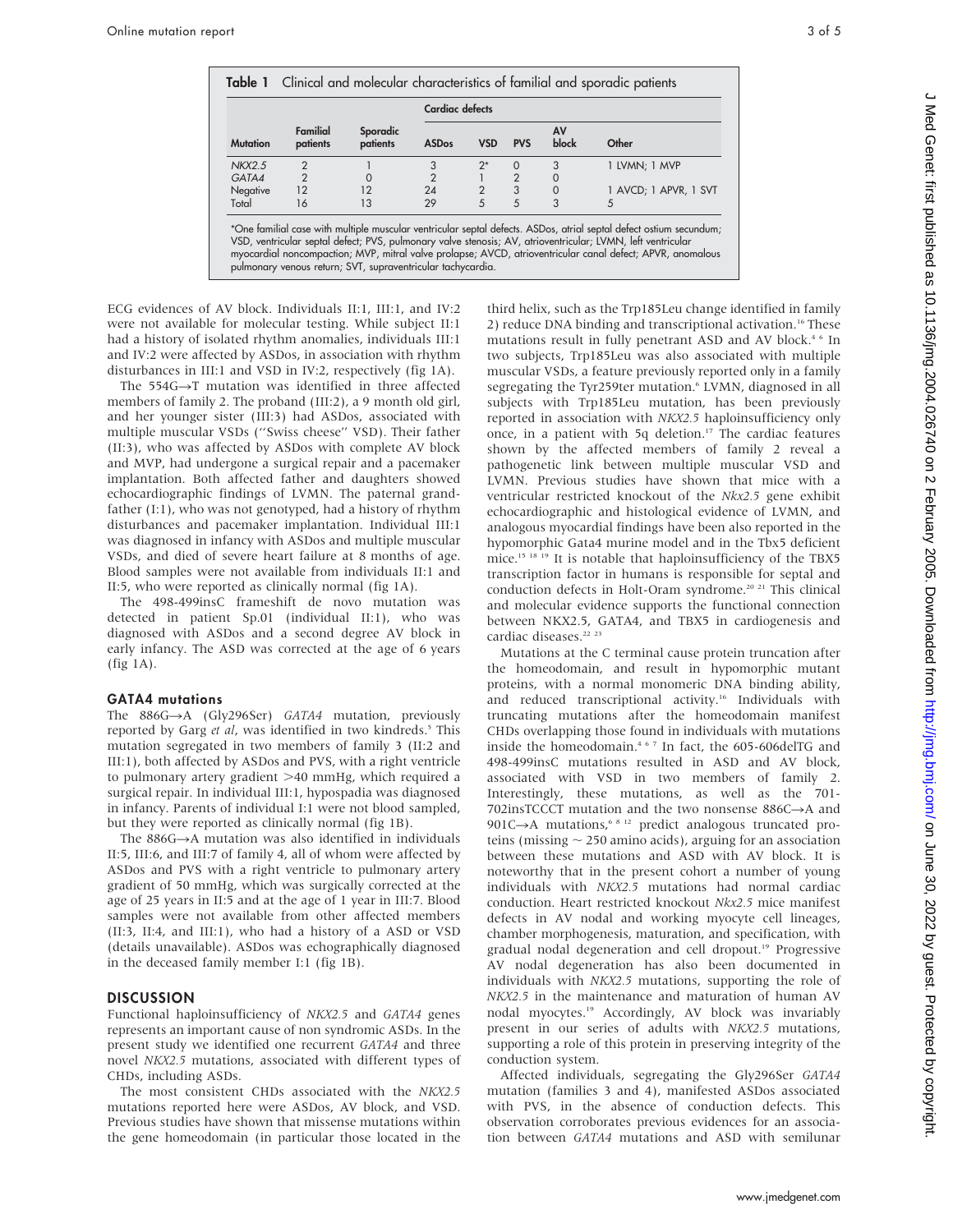valve malformations.<sup>5 14 15</sup> In particular, the Gly296Ser mutation, previously reported in one kindred, resulted in full penetrant autosomal dominant ASD and PVS with normal conduction.<sup>5</sup> It has been demonstrated that GATA4, which is expressed throughout the developing heart, is essential for heart formation, through interaction with other transcription factors including NKX2.5.<sup>22 24 25</sup> The Gly296Ser mutation affects a highly conserved amino acid localised between the C terminal zinc finger and the nuclear localising signal. This, in turn, not only changes the DNA binding affinity and the transactivation of downstream targets, but also disrupts the interaction between GATA4 and TBX5.<sup>5</sup> While TBX5 mutations lead to syndromic ASD with conduction defect,<sup>20 21</sup> GATA4 mutations also cause malformations of the pulmonary outflow tract (including PVS) and extracardiac abnormalities, supporting its role in the morphogenesis of different structures. The same conclusions have also been drawn for the GATA4 gene haploinsufficiency. Distal 8p deletions in humans are characterised by a wide spectrum of CHDs, microcephaly, other physical anomalies, and mental retardation.26 The contribution of GATA4 to the 8p cardiac phenotype has been postulated,<sup>27</sup> although other evidence has mapped GATA4 outside the critical region for this condition.<sup>28</sup> Heterozygous GATA4 mutations cause distinct cardiac defects, such as ASD, PVS, AVCD, and dextrocardia, which are also features of 8p syndrome.5 14 26 Interestingly, one of the patients with Gly296Ser mutation (individual II:1, family 3) also had hypospadia, a defect found in six of seven previously described 8p patients.<sup>26</sup> However, no patient with a GATA4 mutation manifested additional extracardiac malformations or mental retardation, arguing for a role of GATA4 haploinsufficiency in CHDs and, possibly, genital anomalies, in agreement with its expression pattern.<sup>25</sup>

While NKX2.5 and GATA4 mutations may both result in ASDos and VSD, involvement of each of these two genes causes some consistent difference in the pattern of cardiac defects, notably in the conduction system and the semilunar valves. Conduction anomalies do not associate with GATA4 mutations, while NKX2.5 haploinsufficiency may also affect the semilunar valves but is generally found in pulmonary valve atresia and tetralogy of Fallot.<sup>13</sup> Intrafamilial variability appears to be age related. In fact, conduction defects, although not detected in infancy, can manifest with increasing age, while spontaneous healing of small VSDs results in an intact septum during adulthood.

We detected GATA4 mutations only in familial cases, while NKX2.5 mutations were also identified in sporadic individuals. Analysis of families with mutations supports full penetrance, although the unavailability of some unaffected family members in kindreds with mutations weakens this conclusion.

A prevalence of about 1–4% of NKX2.5 mutations in sporadic patients with ASDs has been estimated from three previous studies.<sup>8 11 12</sup> No consistent figure is available on the prevalence of mutations in the familial cases, although a single study has reported one unique mutated family of 13 analysed kindreds  $(8\%)$ .<sup>11</sup> The prevalence of NKX2.5<sup>muta-</sup> tions in the personal series of sporadic cases (1/13; 8%), even if not significant because of the low patient numbers, is consistent with the reported low mutation rate in sporadic ASDs. In contrast, although our familial cohort is also not large, the figure of 2/16 mutations (12.5%) in our pedigrees suggests that the NKX2.5 mutations could be a major cause of familial ASDs. Notably, we found NKX2.5 mutations in all families and sporadic patients with AV block. We detected GATA4 mutations in two of 16 families (12.5%), including two of five individuals with semilunar valves malformations. Thus, GATA4 seems to be an important gene involved in this type of ASD. Genetic heterogeneity of ASDs was proved by an inability to detect mutations in 83% of our patients. However, the contribution of genes other than NKX2.5 and GATA4 in ASD pathogenesis appears likely, particularly in the absence of conduction defects.

In conclusion, the present results corroborate functional links between the transcription factors NKX2.5, GATA4, and TBX5 in cardiac morphogenesis, and confirm that NKX2.5 and GATA4 gene mutations cause distinct patterns of ASDs. The frequency of NKX2.5 mutations in familial ASD with AV block recommends molecular testing in this subtype of defects, while GATA4 screening is indicated in familial ASD associated with PVS and normal cardiac conduction. Therefore, molecular diagnosis should assist with the clinical management of ASD and improve genetic counselling in these families.

## ACKNOWLEDGEMENTS

This study was supported in part by grants from the Italian Ministry of Health (Ricerca Finalizzata 2003 and Ricerca Corrente 2004).

#### Authors' affiliations .....................

A Sarkozy, E Conti, C Neri, G Esposito, A Pizzuti, B Dallapiccola, CSS Hospital, IRCCS, San Giovanni Rotondo, Italy, and CSS- Mendel Institute, Rome

A Sarkozy, C Neri, G Esposito, A Pizzuti, B Dallapiccola, Department of Experimental Medicine and Pathology, University ''La Sapienza'', Rome R D'Agostino, B Marino, Section of Pediatric Cardiology, Department of Pediatrics, University ''La Sapienza'', Rome

M C Digilio, Division of Medical Genetics, Bambino Gesù Hospital, IRCCS, Rome

A Toscano, Division of Pediatric Cardiology, Bambino Gesù Hospital, IRCCS, Rome

Competing interests: none declared

Correspondence to: Professor B Dallapiccola, CSS-Mendel Institute, Viale Regina Margherita 261, 00198 Rome, Italy; dallapiccola@css-mendel.it

Received 25 August 2004 Revised 26 October 2004 Accepted 2 November 2004

## **REFERENCES**

- 1 Hoffmann JI, Kaplan S. The incidence of congenital heart defects. Am J Coll Cardiol 2002;39:1890–900.
- 2 Jacobs JP, Quintessenza JA, Burke Rp, Mavroudis C. Congenital Heart Surgery Nomenclature and Database Project : atrial septal defect. Ann Thorac Surg 2000;69:S18–24.
- 3 Vaughan CJ, Basson CT. Molecular determinants of atrial and ventricular septal defects and patent ductus arteriosus. Am J Med Genet (Semin Med Genet) 2001;97:304–9.
- 4 Schott JJ, Benson DW, Basson CT, Pease W, Silberbach GM, Moak JP Maron BJ, Seidman CE, Seidman JG. Congenital heart disease caused by mutations in the transcription factor NKX2.5. Science 1998;281:108–11.
- 5 Garg V, Kathiriya IS, Barnes R, Schluterman MK, King IN, Butler CA, Rothrock CR, Eapen RS, Hirayama-Yamada K, Joo K, Matsuoka R, Cohen JC, Srivastava D. GATA4 mutations cause human congenital heart defects and reveal an interaction with TBX5. Nature 2003;424:443–7.
- 6 Benson DW, Silberbach GM, Kavanaugh-McHugh A, Cottrill C, Zhang Y, Riggs S, Smalls O, Johnson MC, Watson MS, Seidman JG, Seidman CE, Plowden J, Kugler JD. Mutations in the cardiac transcription factor NKX2.5 affect diverse cardiac developmental pathways. J Clin Invest 1999;104:1567–73.
- 7 Hosoda T, Komuro I, Shiojima I, Hiroi Y, Harada M, Murakawa Y, Hirata Y, Yazaki Y. Familial atrial septal defect and Atrioventricular conduction disturbance associated with a point mutation in the cardiac homeobox gene CSX/NKX2.5 in a Japanese patient. Jpn Circ J 1999;63:425–6.
- 8 Ikeda Y, Hiroi Y, Hosoda T, Utsunomiya T, Matsuo S, Ito T, Inoue J, Sumiyoshi T, Takano H, Nagai R, Komuro I. Novel point mutation in the cardiac transcription factor CSX/NKX2.5 associated with congenital heart disease. Circ J 2002;66:561-3.
- 9 Watanabe Y, Benson DW, Yano S, Akagi T, Yoshino M, Murray JC. Two novel frameshift mutations in NKX2.5 result in novel features including visceral inversus and sinus venosus type ASD. J Med Genet 2002;39:807–11.
- 10 Gutierrez-Roelens I, Sluysmans T, Gewillig M, Devriendt K, Vikkula M. Progressive AV-block and anomalous venous return among cardiac anomalies associated with two novel missense mutations in the CSX/NKX2-5 gene. Hum Mutat 2002;20:75–6.